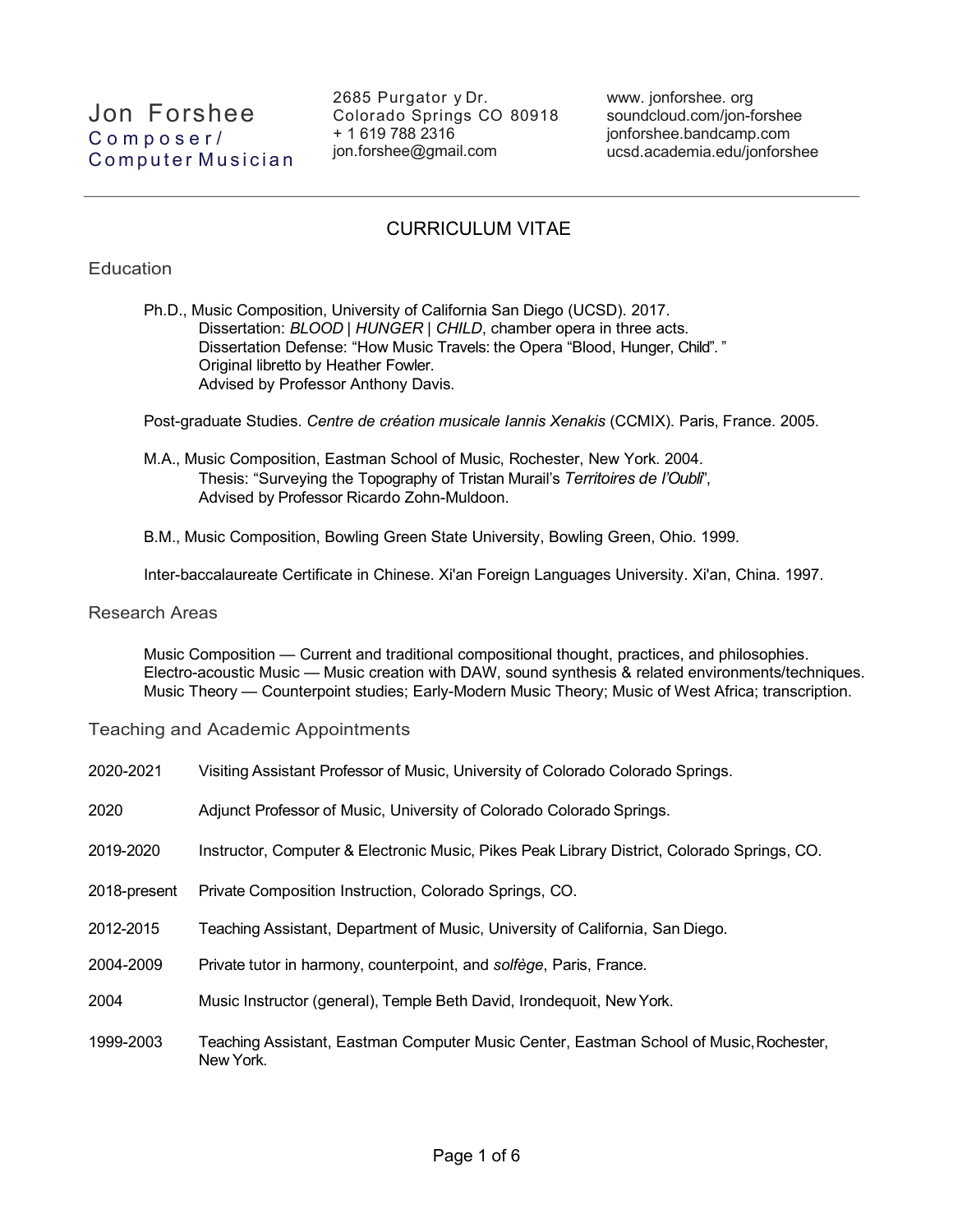## Recordings

*Verses from the Aethersphere* : *Speculative Music of Jon Forshee* (2019) Open Space CD 36 .

#### Selected Performances

#### Original Works

*ANTI-BORDERLANDS*, for field orchestra and dancers, 2020 (30:00) Premiere: September 17, 2020, University of Colorado Colorado Springs. *Take It Outside People!* Outdoor concert series, Heller House, UCCS.

*Transfi gured Verses*, for harp and computer, 2020 (10:00) Premiere: TBA [postponed] March 2021, Tasha Smith Godinez; San Diego, CA.

*Apokatastasis*, for chamber ensemble and computer, 2020 (20:00) Premiere: March 25, 2021, University of Colorado Colorado Springs. *Through a Glass Darkly* conference, Colin McAllister, director.

*Ficciones de Pessoa(s)*, for guitar solo, 2019 (12:00) Premiere: TBA 2021, *Instituto Nacional de Bellas Artes Y Literatura* Mexico City, Mexico Pablo Gomez-Cano, guitar

*OPUS*, for contrabass solo, 2016. (7:30). Premiere: December 7<sup>th</sup>, 2016, UCSD Concert Hall, San Diego, CA; Tommy Babin, bass.

*SIGIL*, for piano and narrator with slide, 2015. (12:00) Premiere: February 12<sup>th</sup>, 2015, UCSD Experimental Theatre, San Diego, CA: Joshua Charney, pno; Jon Forshee, narration.

*SUPINE II*, for violin duo, 2014 (6:00) Premiere: May 24th, 2014, Austrian Cultural Institute, NY. Keats Dieffenbach, Ken Hamao, violins.

*SEXTET*, for bsn, perc., harp, hpschd, 'cello, bass, 2013. (13:00) Premiere: October 18<sup>th</sup>, 2013, Conrad Prebys Concert Hall, UCSD. Galina Kiep, bsn; Andrew Kreysla, perc; Kyle Adam Blair, hpschd; Tasha Smith Godinez, hp; Eric Moore, vlc; Matt Kline, contrabass. Stephen Lewis, conductor.

*PUNCH,* for sinfonietta orchestra, 2003. (7:00) Premiere: February 20<sup>th</sup>, 2003, Kilbourn Concert Hall, Eastman School of Music, Rochester, NY. The Composers' Sinfonietta, conducted by Brad Lubman.

## As Performer

*COMING TOGETHER*, by Frederic Rzewski, for narrator and ensemble. Tommy Babin, electric bass and director; Jon Forshee, narrator; April 12<sup>th</sup> 2015.

*SIGIL*, for piano and narrator with slide, 2015. (12:00) Premiere: February 12<sup>th</sup>, 2015, UCSD Experimental Theatre, San Diego, CA: Joshua Charney, pno; Jon Forshee, narration.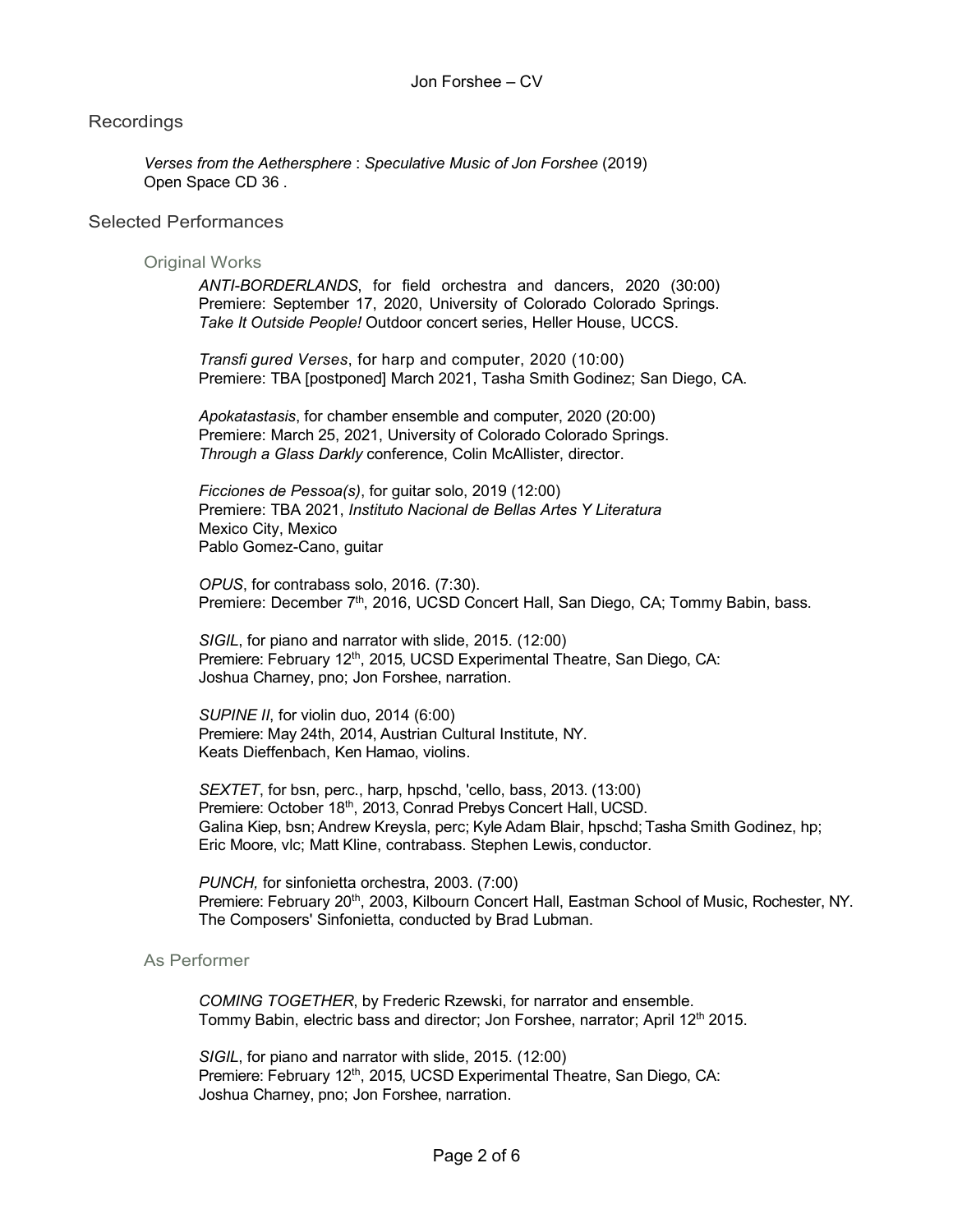*LANGUAGE, AS A MUSIC*, by Benjamin Boretz, for speaker, piano, and voice. Multiple performances from 2004-2013 in Rochester NY, Pittsburgh, and San Diego.

## As Sonic Artist

*Beautiful Ape Girl Baby*, Jon Forshee, score. *In progress* 2019.

*Moon Tendon*, by Jamilah Sabur, Jon Forshee, score. Digital video with computer music. 2014.

*Currents*, by Russell Craig Richardson. Jon Forshee, score. Digital video with computer music. 2011.

#### As Curator

Concert: Music for Solo Violin + Computer UCCS Downtown/GOCA Downtown, Colorado Springs, Dec. 4, 2020. Works of Jon Forshee. Featuring violinist Martha Muhleisen.

Concert: OUTER REACHES / INNER SPACE, UCCS Downtown/GOCA Downtown, Colorado Springs, Nov. 17, 2020. String Quartets of Conor Bourgal, Kitty Mist, and Noel Armandariz. Featuring the UCCS Composers' String Quartet.

Concert: UCCS BRASS QUINTET, University of Colorado Colorado Springs, Nov. 12, 2020. Music of Bach, Ewald, Cheetham, and Holst. Featuring the UCCS Brass Quintet (inaugural concert).

Concert: IMAGE | MUSIC | TEXT, Calit2 Auditorium, UC San Diego, Sept. 18, 2014. Works of: Benjamin Boretz, Michel Galante, Steven Takasugi, Simon Steen-Andersen, and Daniel Iglesia. Directed by Jon Forshee. http://bit.ly/1gK7PGE

Concert: SILENT SINGER, Birch Aquarium, San Diego, CA; April 8, 2013. Works of Jon Forshee and Jamilah Sabur. Reader: Jon Forshee.

Concert: NEW MUSIC FROM UCSD, Experimental Theatre, UC San Diego, April 8, 2012. Works of Jon Forshee, Elisabet Curbelo, and Hunjoo Jung. Directed by Jon Forshee.

Concert: JOHN CAGE I-VI, Third Presbyterian Church, Rochester, NY, 2003. Works of John Cage performed throughout 12-hour reading of Cage's I-VI. Reader : Rob Haskins; directed by Jon Forshee.

Concer t: HINDEMITH 10 0<sup>TH</sup> BIRTHDAY CONCERT, Br yan Recital Hall, Bowling Green State Univ., OH, 1995 . Works of Paul Hindemith perfor med by Jon Forshee, Jen Jenkins, et al.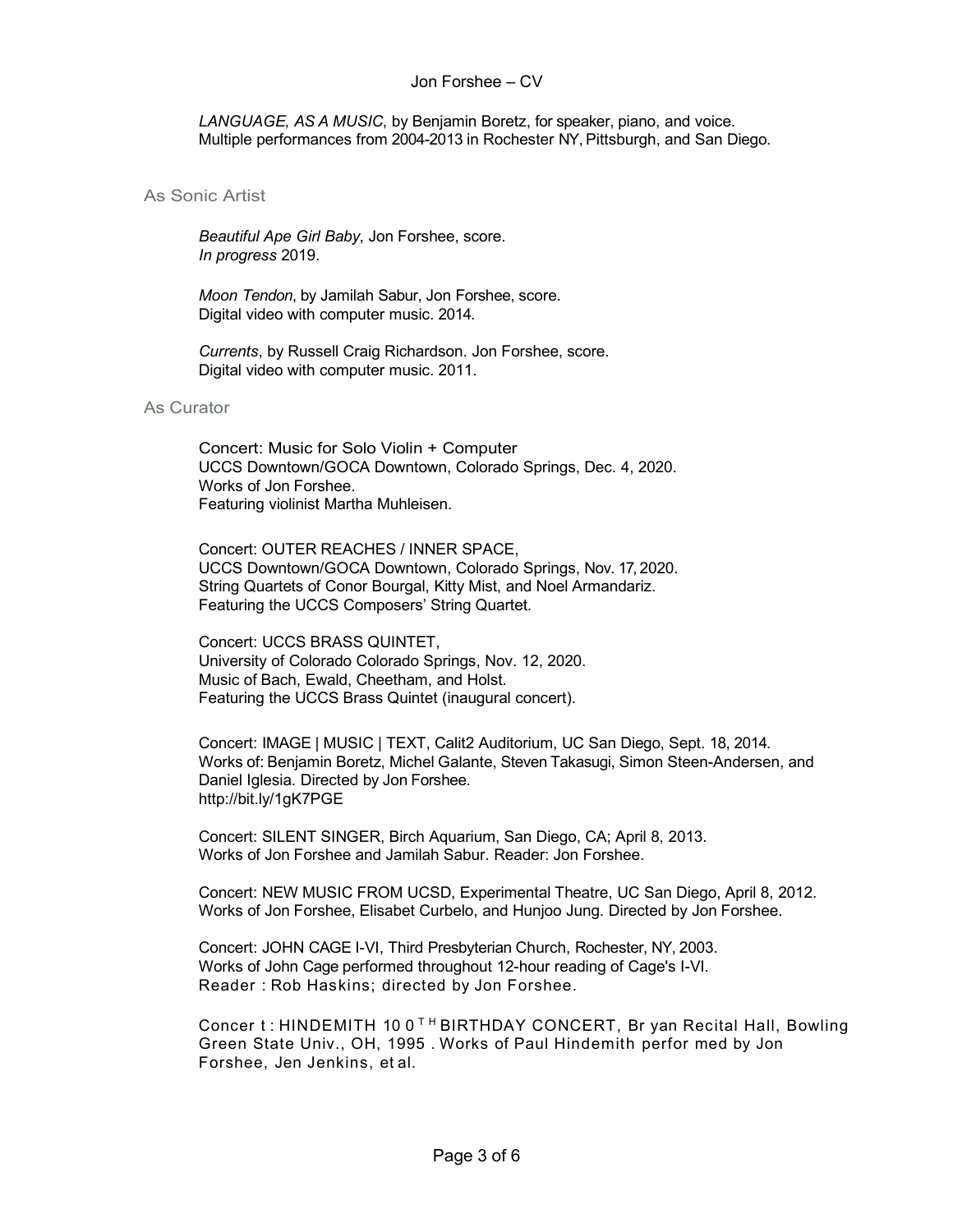## Selected Publications

"Words After (and From Before) CONVERGE – an afterword" *Inside In, Outside Out*, texts by Benjamin Boretz. Tildy Bayar, ed. Open Space Publications, Red Hook, NY. 2020.

"Things That Matter (One of What Follows Is Not a Thing)" *The Open Space Magazine*, Issue 21. 2018.

"Speaking of Listening, Speaking of Seeing: Group Variations II by Benjamin A. Boretz and Russell Craig Richardson" *The Open Space Magazine*, Issue 19 / 20. 2016.

"Listening to Dimensions of Humanity: Roger Reynolds' *Sanctuary,* Musical Cohesion, and Personal Identity" *First:Listen*, issue 1, 2020.

"How a Short Story Becomes an Opera", Interview of Heather Fowler and Jon Forshee by Queen's Ferry Press about the opera Blood | Hunger | Child. Published July 2015 online at: http://queensferrypress.com/blog/how-does-a-short-story-become-an-opera/

"Towards Transcribing Trevor Wishart's *Globalalia*", *The Open Space Magazine*, Issue 12. 2011. "Who the Hell is J.K. Randall?", *The Open Space Magazine*, Issue 8. 2006.

Live Music Reviews, *Paris Link magazine*, 2005–2006.

"Composers' Desktop Project 5.0.1 review", *The Computer Music Journal*, 29.5. 2006.

"Rarefactions", *Perspectives of New Music*, 43/2. 2006.

"Thinking around BAB-O", *The Open Space Magazine*, issue 7. 2006.

"Reflexions of Robert Morris' Four or Five Mirrors", *The Open Space Magazine*, Issue 6. 2004.

## **Mentors**

#### Composition

Private study:

Anthony Davis, University of California, San Diego, 2014-2017. Katharina Rosenberger, University of California San Diego, 2012-2015. Trevor Wishart, Paris, France, 2006. Ricardo Zohn-Muldoon, Eastman School of Music, 2003. Robert Morris, Eastman School of Music, 2000-2001. Allan Schindler, Eastman School of Music, 1999-2002. David Liptak, Eastman School of Music, 1999. George Rochberg, Newtown Square, PA, 1998-99. Marilyn Shrude, Bowling Green State University, 1998. Mikel Kuehn, Bowling Green State University, 1998. Wallace DePue, Bowling Green State University, 1997. Marilyn Shrude, Bowling Green State University, 1995-1996. Elaine Broad, Interlochen Arts Academy, 1992-1993.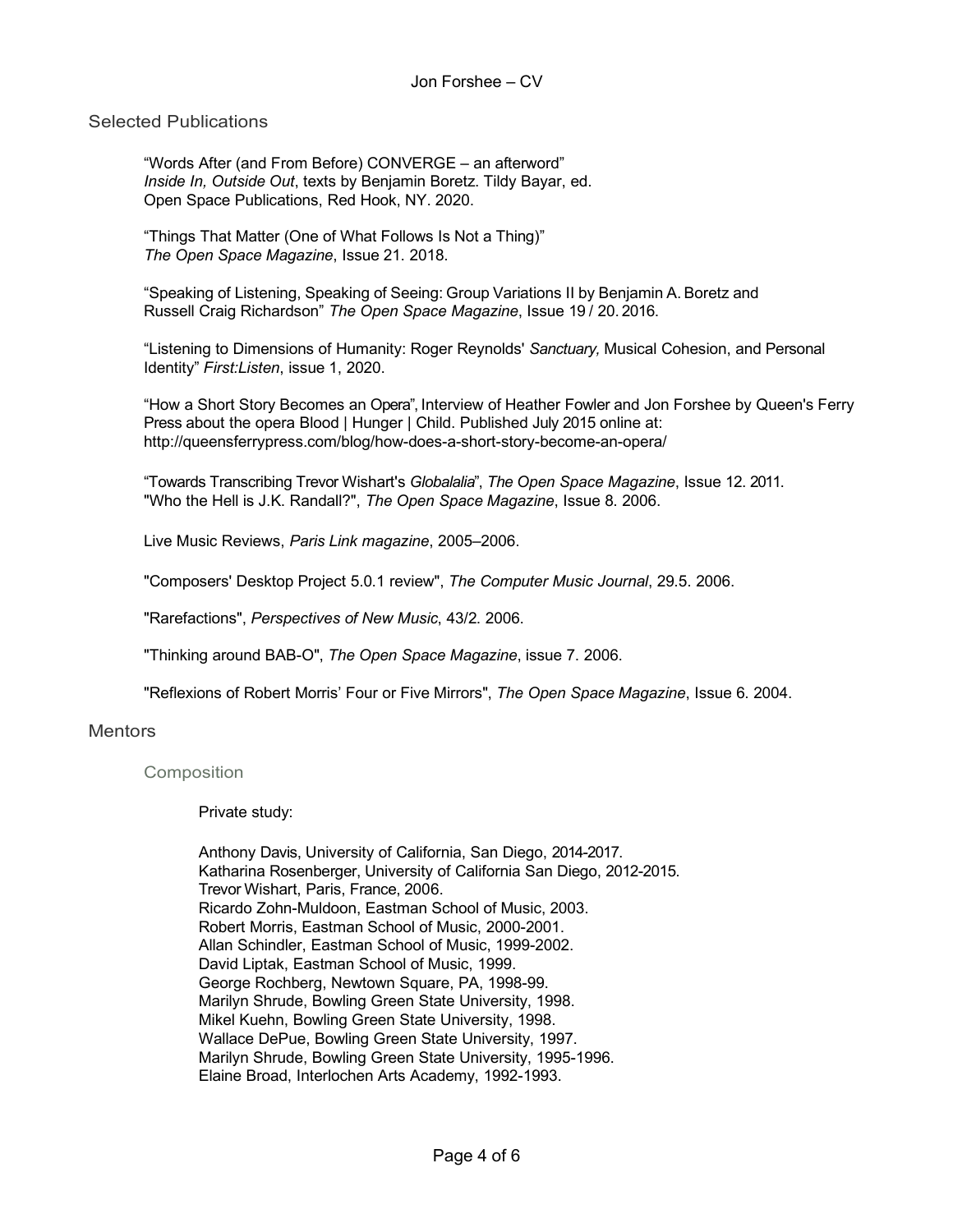Master Classes:

Joshua Fineberg, University of California, San Diego, 2015. George Rochberg, University of Wisconsin, Madison, 1997. Master class with Jon Harbison, University of Wisconsin, Madison, 1997. Master class with John Corigliano, University of Wisconsin, Madison, 1997.

Seminars:

Rand Steiger, University of California San Diego, 2012. Roger Reynolds, University of California San Diego, 2011. William Sethares, CCMIX, Paris, France, 2005. Carlos Michans, Bowling Green State University, 1998. Samuel Adler, Bowling Green State University, 1996. Jennifer Higdon, Bowling Green State University, 1994. Charles Rochester Young, Interlochen Arts Camp, 1991.

#### Tuba Performance

#### Private study:

Velvet Brown, Bowling Green State University, 1998. David Saygers, Bowling Green State University, 1993-96. Peter Brockman, Interlochen Arts Academy, 1993. Robert Young, Interlochen Arts Camp, 1991-1992.

### Directed Music Research

Independent research with Ellen Koskoff, *Su'jechon and Korean Court Music*, 2003. Independent research with Allan Schindler, *String Synthesis Applications in Csound*, 2001. Private study with Mao Yehong, *erhu* history; Xi'an, China, Foreign Languages Institute, 1996.

#### Professional Affiliations

Society for Interdisciplinary Musicology (SIM), Board Member Open Space Publications, Co-editor. *First : Listen,The Journal of Critical Listening Through Music*, Co-Editor and founder. International Euphonium & Tuba Association (ITEA), Member.

## **Service**

Member of Graduate Composition Faculty/Student committee, UCSD, 2012-2014. Editor, Refractions of Roger Reynolds. In progress.

#### Languages

French: Proficient, 2 years formal study, 5-year immersion. Chinese-Mandarin: 2 years formal study, 8-month immersion in Xi'an, China. German: 2 years formal study.